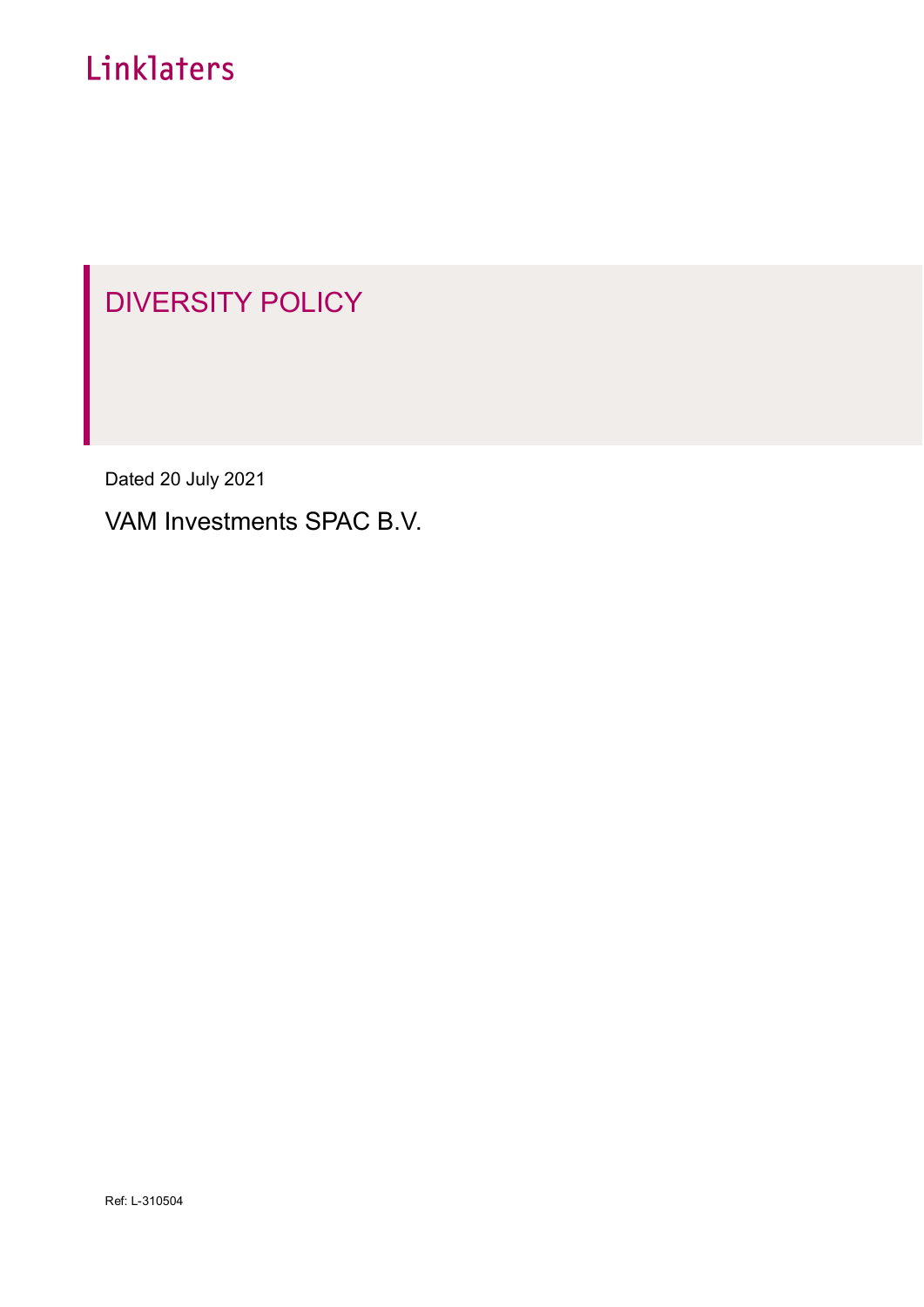### **1 Introduction**

- **1.1** This diversity policy (the "**Policy**") of VAM Investments SPAC B.V. (the "**Company**") has been drawn up and approved by the board of directors of the Company (the "**Board**" and each member of the Board, a "**Director**") on 20 July 2021.
- **1.2** This Policy shall be reviewed periodically and shall be amended by the Board if and when required or otherwise deemed fit.
- **1.3** This Policy shall be published on the Company's website.

### **2 General**

- **2.1** The Board believes and acknowledges that:
	- (i) diversity in all of its aspects within the Board is important to the sustainable success of the Company and the business connected with it;
	- (ii) both the Board and the Company benefit greatly from a wide range of skills, experiences, backgrounds, orientations, cultures and other characteristics of persons;
	- (iii) a diverse composition of the Board contributes to robust decision-making, innovation and the proper functioning of the Board; and
	- (iv) diversity should extend to all areas of the business connected with the Company, including without limitation (senior) management positions.
- **2.2** The Board shall be constituted to reflect the diverse nature of the business connected with the Company and the environment in which the Company operates. The Board shall further be constituted from Directors with a good mix of sector knowledge, financial expertise and management skills.

## <span id="page-1-0"></span>**3 Diversity aspects**

The following diversity aspects are relevant for the Company and the business connected with it:

- (i) nationality;
- (ii) age;
- (iii) gender;
- (iv) background in education;
- (v) background in (work) experience; and
- (vi) skills and knowledge.

## **4 Specific diversity targets**

**4.1** The aim is to comprise the Board of a mix of talented and skilled individuals, with different backgrounds in education and (work) experience and diverse competences, it being specifically noted that at least one non-executive Director shall have competence in accounting and auditing.